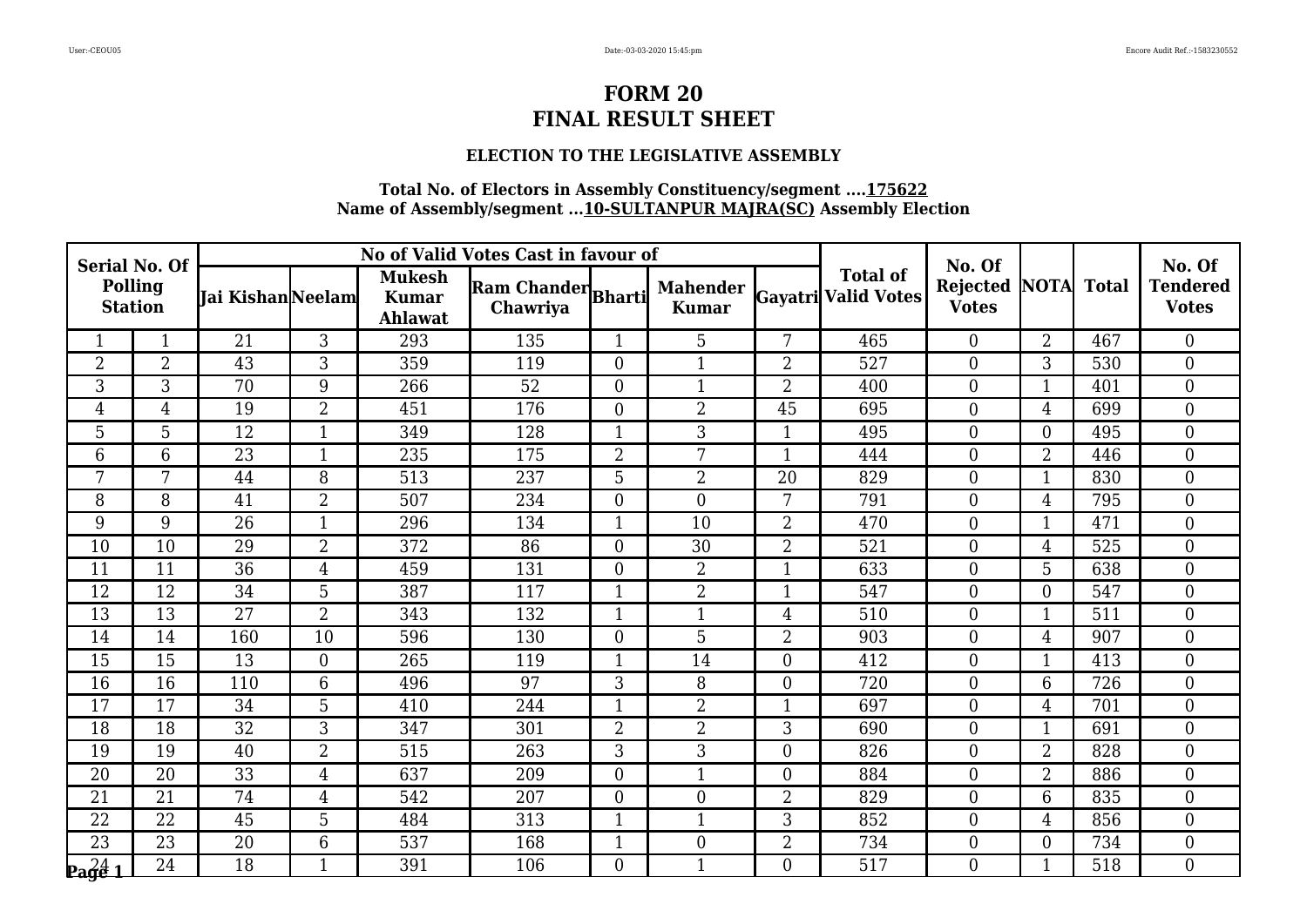### **ELECTION TO THE LEGISLATIVE ASSEMBLY**

| <b>Serial No. Of</b>             |                 |                  |                  |                                          | No of Valid Votes Cast in favour of |                  |                                 |                |                                               | No. Of                   |                  |              | No. Of                          |
|----------------------------------|-----------------|------------------|------------------|------------------------------------------|-------------------------------------|------------------|---------------------------------|----------------|-----------------------------------------------|--------------------------|------------------|--------------|---------------------------------|
| <b>Polling</b><br><b>Station</b> |                 | Jai KishanNeelam |                  | <b>Mukesh</b><br><b>Kumar</b><br>Ahlawat | Ram Chander Bharti<br>Chawriya      |                  | <b>Mahender</b><br><b>Kumar</b> |                | <b>Total of</b><br><b>Gayatri Valid Votes</b> | Rejected<br><b>Votes</b> | <b>NOTA</b>      | <b>Total</b> | <b>Tendered</b><br><b>Votes</b> |
| 25                               | 25              | 37               | $\overline{2}$   | 336                                      | 217                                 | $\overline{0}$   | $\overline{2}$                  | $\Omega$       | 594                                           | $\overline{0}$           | $\overline{0}$   | 594          | $\boldsymbol{0}$                |
| 26                               | 26              | 57               | 6                | 265                                      | 168                                 | $\mathbf{1}$     | $\mathbf 1$                     | $\theta$       | 498                                           | $\overline{0}$           | $\mathbf{1}$     | 499          | $\boldsymbol{0}$                |
| 27                               | 27              | 21               | $6\phantom{1}6$  | 432                                      | 167                                 | $\boldsymbol{0}$ | $\overline{2}$                  | $\overline{0}$ | 628                                           | $\boldsymbol{0}$         | $\boldsymbol{0}$ | 628          | $\overline{0}$                  |
| 28                               | 28              | 73               | 5                | 531                                      | 218                                 | $\overline{0}$   | $\boldsymbol{0}$                | $\overline{2}$ | 829                                           | $\overline{0}$           | $\overline{2}$   | 831          | $\boldsymbol{0}$                |
| 29                               | 29              | $\overline{36}$  | 14               | 532                                      | 242                                 | $\mathbf{1}$     | $\mathbf{1}$                    | $\overline{2}$ | 828                                           | $\boldsymbol{0}$         | 5                | 833          | $\overline{0}$                  |
| 30                               | 30              | 30               | $\mathbf{1}$     | 428                                      | 367                                 | $\boldsymbol{0}$ | $\overline{2}$                  | 1              | 829                                           | $\boldsymbol{0}$         | 4                | 833          | $\boldsymbol{0}$                |
| 31                               | 31              | 52               | 5                | 402                                      | 237                                 | $\overline{2}$   | $\mathbf{1}$                    | 3              | 702                                           | $\overline{0}$           | 5                | 707          | $\mathbf{0}$                    |
| 32                               | 32              | 55               | $\overline{2}$   | 310                                      | 27                                  | $\boldsymbol{0}$ | $\boldsymbol{0}$                | 3              | 397                                           | $\boldsymbol{0}$         | 4                | 401          | $\overline{0}$                  |
| $\overline{33}$                  | $\overline{33}$ | 69               | $\overline{12}$  | 567                                      | 167                                 | $\mathbf{1}$     | $\mathbf{1}$                    | $\mathbf 1$    | 818                                           | $\boldsymbol{0}$         | 10               | 828          | $\boldsymbol{0}$                |
| 34                               | $\overline{34}$ | $\overline{87}$  | 5                | 502                                      | 164                                 | $\overline{0}$   | $\boldsymbol{0}$                | $\mathbf{1}$   | 759                                           | $\overline{0}$           | 3                | 762          | $\mathbf{0}$                    |
| 35                               | 35              | 63               | $\mathbf{1}$     | 496                                      | 301                                 | 5                | $\overline{2}$                  | $\mathbf{1}$   | 869                                           | $\boldsymbol{0}$         | $\mathbf{1}$     | 870          | $\boldsymbol{0}$                |
| 36                               | 36              | 79               | $\overline{4}$   | 438                                      | 246                                 | 7                | 3                               | $\mathbf 1$    | 778                                           | $\mathbf{0}$             | 3                | 781          | $\boldsymbol{0}$                |
| 37                               | 37              | 49               | 3                | 416                                      | 150                                 | 3                | $\boldsymbol{0}$                | 1              | 622                                           | $\overline{0}$           | 3                | 625          | $\mathbf{0}$                    |
| 38                               | 38              | 16               | $\overline{4}$   | 305                                      | 128                                 | $\overline{2}$   | $\mathbf{1}$                    | $\overline{2}$ | 458                                           | $\boldsymbol{0}$         | $\overline{2}$   | 460          | $\mathbf{0}$                    |
| 39                               | 39              | 36               | $\mathbf{1}$     | 489                                      | 119                                 | $\mathbf{1}$     | 4                               | $\mathbf 1$    | 651                                           | $\mathbf{0}$             | $\mathbf{1}$     | 652          | $\mathbf{0}$                    |
| 40                               | 40              | 34               | 3                | 525                                      | 90                                  | $\overline{2}$   | $\overline{2}$                  | $\Omega$       | 656                                           | $\overline{0}$           | 4                | 660          | $\boldsymbol{0}$                |
| 41                               | 41              | 20               | 3                | 430                                      | 138                                 | $\mathbf{1}$     | $\overline{2}$                  |                | 595                                           | $\boldsymbol{0}$         | 3                | 598          | $\boldsymbol{0}$                |
| $\overline{42}$                  | $\overline{42}$ | 51               | 9                | 428                                      | 118                                 | $\overline{2}$   | $\overline{2}$                  | $\theta$       | 610                                           | $\mathbf{0}$             | 3                | 613          | $\mathbf{0}$                    |
| 43                               | 43              | 39               | $\mathbf{1}$     | 280                                      | 92                                  | $\mathbf{1}$     | $\boldsymbol{0}$                | $\Omega$       | 413                                           | $\overline{0}$           | $\overline{2}$   | 415          | $\mathbf{0}$                    |
| 44                               | 44              | 79               | $\overline{2}$   | 410                                      | 55                                  | $\boldsymbol{0}$ | 3                               |                | 550                                           | $\boldsymbol{0}$         | $\overline{2}$   | 552          | $\boldsymbol{0}$                |
| 45                               | 45              | 12               | 7                | 364                                      | 91                                  | $\boldsymbol{0}$ | $\mathbf{1}$                    | $\mathbf{1}$   | 476                                           | $\boldsymbol{0}$         | $\overline{1}$   | 477          | $\boldsymbol{0}$                |
| 46                               | 46              | 28               | 13               | 577                                      | 108                                 | $\overline{0}$   | $\boldsymbol{0}$                | 5              | 731                                           | $\overline{0}$           | $\mathbf{1}$     | 732          | $\boldsymbol{0}$                |
| 47                               | 47              | 26               | $\boldsymbol{0}$ | 385                                      | 114                                 | $\overline{0}$   | $\mathbf{1}$                    |                | 527                                           | $\mathbf{0}$             | 4                | 531          | $\boldsymbol{0}$                |
| $\frac{48}{2}$                   | 48              | 11               | $\mathbf{1}$     | 357                                      | 64                                  | $\overline{0}$   | $\boldsymbol{0}$                | $\overline{0}$ | 433                                           | $\boldsymbol{0}$         | $\overline{2}$   | 435          | $\boldsymbol{0}$                |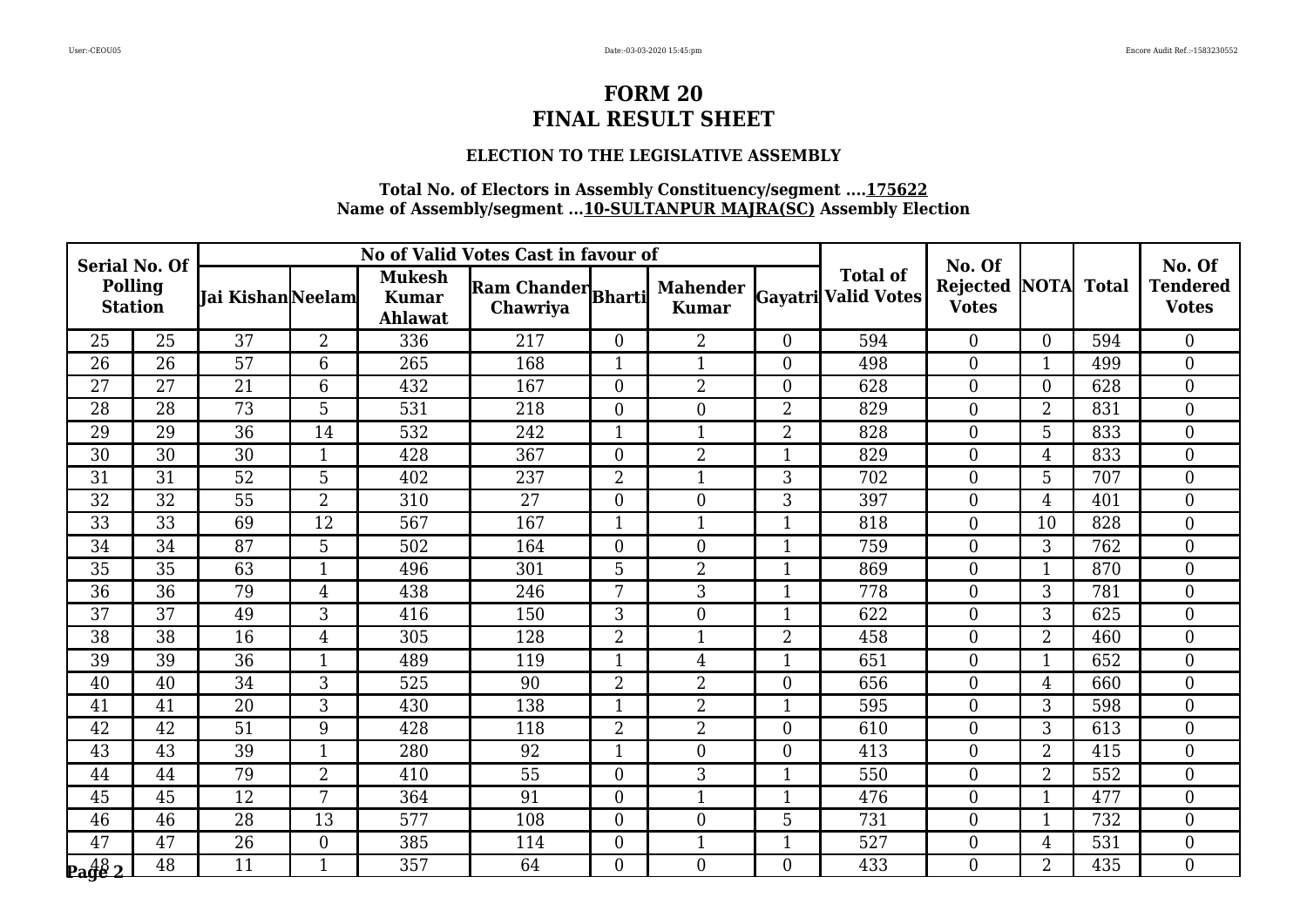### **ELECTION TO THE LEGISLATIVE ASSEMBLY**

| <b>Serial No. Of</b>             |                 |                  |                  |                                          | No of Valid Votes Cast in favour of |                  |                                 |                |                                               | No. Of                   |                |              | No. Of                          |
|----------------------------------|-----------------|------------------|------------------|------------------------------------------|-------------------------------------|------------------|---------------------------------|----------------|-----------------------------------------------|--------------------------|----------------|--------------|---------------------------------|
| <b>Polling</b><br><b>Station</b> |                 | Jai KishanNeelam |                  | <b>Mukesh</b><br><b>Kumar</b><br>Ahlawat | Ram Chander Bharti<br>Chawriya      |                  | <b>Mahender</b><br><b>Kumar</b> |                | <b>Total of</b><br><b>Gayatri Valid Votes</b> | Rejected<br><b>Votes</b> | <b>NOTA</b>    | <b>Total</b> | <b>Tendered</b><br><b>Votes</b> |
| 49                               | 49              | 32               | 3                | 497                                      | 112                                 | $\overline{0}$   | $\boldsymbol{0}$                | $\overline{2}$ | 646                                           | $\overline{0}$           | $\overline{2}$ | 648          | $\boldsymbol{0}$                |
| 50                               | 50              | 34               | $\mathbf{1}$     | 336                                      | 140                                 | $\mathbf{1}$     | $\overline{2}$                  |                | 515                                           | $\overline{0}$           | 3              | 518          | $\boldsymbol{0}$                |
| 51                               | 51              | 57               | $\overline{5}$   | 402                                      | 176                                 | $\boldsymbol{0}$ | $\overline{4}$                  | 5              | 649                                           | $\boldsymbol{0}$         | 5              | 654          | $\overline{0}$                  |
| 52                               | 52              | 24               | $\overline{2}$   | 261                                      | 88                                  | $\overline{0}$   | $\boldsymbol{0}$                | 2              | 377                                           | $\overline{0}$           | $\mathbf{1}$   | 378          | $\boldsymbol{0}$                |
| 53                               | $\overline{53}$ | 48               | 3                | 334                                      | 129                                 | 3                | $\mathbf{1}$                    | $\theta$       | 518                                           | $\boldsymbol{0}$         | 5              | 523          | $\overline{0}$                  |
| 54                               | 54              | 21               | $\overline{4}$   | 429                                      | 146                                 | $\overline{12}$  | $\boldsymbol{0}$                | $\theta$       | 612                                           | $\boldsymbol{0}$         | 3              | 615          | $\boldsymbol{0}$                |
| 55                               | 55              | 65               | $\overline{2}$   | 463                                      | 108                                 | $\overline{2}$   | $\mathbf{1}$                    | $\Omega$       | 641                                           | $\overline{0}$           | $\overline{4}$ | 645          | $\mathbf{0}$                    |
| 56                               | 56              | 40               | 3                | 237                                      | 74                                  | $\mathbf{1}$     | $\boldsymbol{0}$                | $\overline{2}$ | 357                                           | $\boldsymbol{0}$         | $\mathbf{1}$   | 358          | $\overline{0}$                  |
| $\overline{57}$                  | 57              | $\overline{47}$  | $\overline{4}$   | 308                                      | 126                                 | $\mathbf{1}$     | $\overline{2}$                  | 1              | 489                                           | $\boldsymbol{0}$         | 3              | 492          | $\boldsymbol{0}$                |
| 58                               | 58              | 181              | 3                | 317                                      | 89                                  | 6                | $\boldsymbol{0}$                | $\Omega$       | 596                                           | $\overline{0}$           | $\overline{2}$ | 598          | $\mathbf{0}$                    |
| 59                               | 59              | 46               | $\overline{4}$   | 606                                      | 104                                 | $\boldsymbol{0}$ | 6                               | 3              | 769                                           | $\boldsymbol{0}$         | 5              | 774          | $\boldsymbol{0}$                |
| 60                               | 60              | 31               | $\overline{2}$   | 362                                      | 80                                  | $\boldsymbol{0}$ | $\overline{2}$                  | $\mathbf 1$    | 478                                           | $\mathbf{0}$             | $\overline{2}$ | 480          | $\boldsymbol{0}$                |
| 61                               | 61              | 39               | $\overline{4}$   | 535                                      | 163                                 | $\overline{0}$   | $\overline{2}$                  | $\mathbf{1}$   | 744                                           | $\overline{0}$           | 4              | 748          | $\mathbf{0}$                    |
| 62                               | 62              | 131              | $\overline{2}$   | 478                                      | 84                                  | $\mathbf{1}$     | $\overline{2}$                  | $\Omega$       | 698                                           | $\boldsymbol{0}$         | $\overline{2}$ | 700          | $\mathbf{0}$                    |
| 63                               | 63              | 180              | $\overline{4}$   | 535                                      | 113                                 | $\mathbf{1}$     | $\mathbf{1}$                    | $\overline{2}$ | 836                                           | $\mathbf{0}$             | 3              | 839          | $\mathbf{0}$                    |
| 64                               | 64              | 47               | $\overline{2}$   | 212                                      | 204                                 | $\overline{0}$   | $\mathbf{1}$                    | $\Omega$       | 466                                           | $\overline{0}$           | $\mathbf{1}$   | 467          | $\boldsymbol{0}$                |
| 65                               | 65              | 32               | $\mathbf{1}$     | 611                                      | 112                                 | $\mathbf{1}$     | $\overline{4}$                  | $\Omega$       | 761                                           | $\mathbf{0}$             | 3              | 764          | $\boldsymbol{0}$                |
| 66                               | 66              | 78               | $\overline{2}$   | 323                                      | 91                                  | $\overline{2}$   | $\mathbf{1}$                    | $\overline{2}$ | 499                                           | $\mathbf{0}$             | 3              | 502          | $\mathbf{0}$                    |
| 67                               | 67              | 21               | $\overline{2}$   | 367                                      | 144                                 | $\overline{0}$   | $\boldsymbol{0}$                | 1              | 535                                           | $\overline{0}$           | $\overline{0}$ | 535          | $\mathbf{0}$                    |
| 68                               | 68              | 17               | $\overline{2}$   | 314                                      | 96                                  | $\mathbf{1}$     | $\overline{2}$                  | $\theta$       | 432                                           | $\boldsymbol{0}$         | $\mathbf{1}$   | 433          | $\boldsymbol{0}$                |
| 69                               | 69              | 95               | $\boldsymbol{0}$ | 639                                      | 149                                 | $\mathbf{1}$     | $\overline{2}$                  | $\overline{0}$ | 886                                           | $\boldsymbol{0}$         | $\overline{1}$ | 887          | $\boldsymbol{0}$                |
| 70                               | 70              | 174              | $\overline{2}$   | 381                                      | 75                                  | $\overline{2}$   | $\boldsymbol{0}$                | $\Omega$       | 634                                           | $\overline{0}$           | 4              | 638          | $\boldsymbol{0}$                |
| 71                               | 71              | 83               | 6                | 534                                      | 143                                 | $\mathbf{1}$     | 5                               | $\overline{2}$ | 774                                           | $\mathbf{0}$             | 3              | 777          | $\boldsymbol{0}$                |
| $\sqrt{\frac{2}{6}}$             | $\overline{72}$ | $\overline{34}$  | 7                | 479                                      | 269                                 | 1                | $\overline{2}$                  | $\Omega$       | 792                                           | $\mathbf{0}$             | 4              | 796          | $\boldsymbol{0}$                |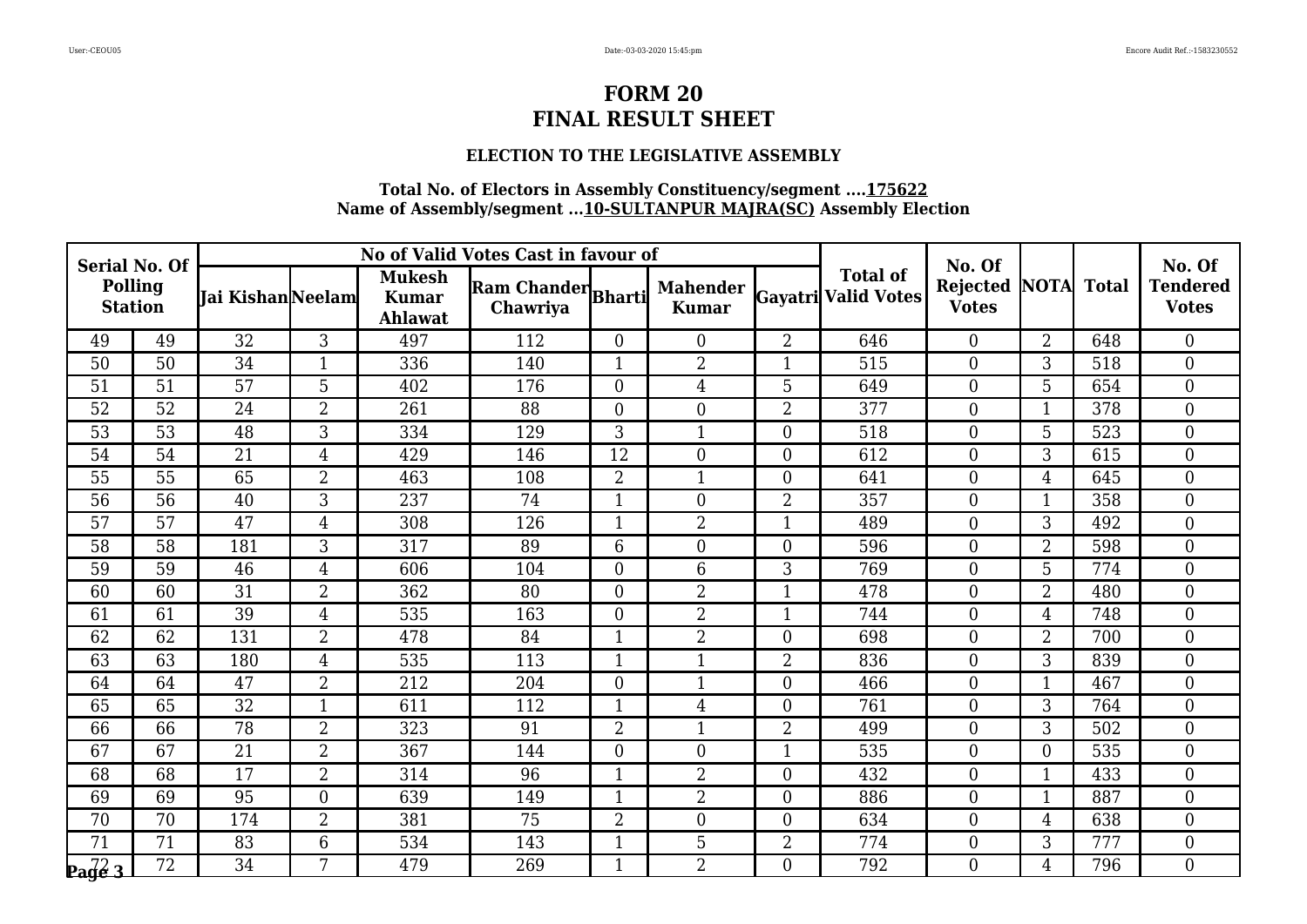### **ELECTION TO THE LEGISLATIVE ASSEMBLY**

| <b>Serial No. Of</b>      |                 |                         |                  |                                                 | No of Valid Votes Cast in favour of |                  |                                 |                |                                               | No. Of                   |                  |              | No. Of                          |
|---------------------------|-----------------|-------------------------|------------------|-------------------------------------------------|-------------------------------------|------------------|---------------------------------|----------------|-----------------------------------------------|--------------------------|------------------|--------------|---------------------------------|
| Polling<br><b>Station</b> |                 | <b>Jai KishanNeelam</b> |                  | <b>Mukesh</b><br><b>Kumar</b><br><b>Ahlawat</b> | Ram Chander Bharti<br>Chawriya      |                  | <b>Mahender</b><br><b>Kumar</b> |                | <b>Total of</b><br><b>Gayatri Valid Votes</b> | Rejected<br><b>Votes</b> | <b>NOTA</b>      | <b>Total</b> | <b>Tendered</b><br><b>Votes</b> |
| 73                        | 73              | 96                      | 3                | 481                                             | 170                                 | $\overline{0}$   | $\overline{2}$                  | 3              | 755                                           | $\overline{0}$           | $\mathbf{1}$     | 756          | $\boldsymbol{0}$                |
| 74                        | 74              | 144                     | 7                | 465                                             | 113                                 | 3                | $\boldsymbol{0}$                | $\overline{0}$ | 732                                           | $\overline{0}$           | $\mathbf{1}$     | 733          | $\boldsymbol{0}$                |
| 75                        | 75              | 21                      | $\overline{4}$   | 364                                             | 122                                 | $\mathbf{1}$     | $\boldsymbol{0}$                | $\overline{0}$ | 512                                           | $\boldsymbol{0}$         | 5                | 517          | $\boldsymbol{0}$                |
| 76                        | 76              | 22                      | 9                | 344                                             | 155                                 | 3                | 6                               | $\overline{2}$ | 541                                           | $\overline{0}$           | 3                | 544          | $\boldsymbol{0}$                |
| 77                        | 77              | 15                      | $\overline{2}$   | 293                                             | 126                                 | $\overline{0}$   | $\boldsymbol{0}$                | 4              | 440                                           | $\overline{0}$           | $\boldsymbol{0}$ | 440          | $\overline{0}$                  |
| 78                        | 78              | 5                       | 3                | 298                                             | 121                                 | $\overline{2}$   | $\boldsymbol{0}$                | 1              | 430                                           | $\mathbf{0}$             | $\boldsymbol{0}$ | 430          | $\boldsymbol{0}$                |
| 79                        | 79              | 22                      | 5                | 385                                             | 178                                 | $\overline{0}$   | $\mathbf{1}$                    | $\Omega$       | 591                                           | $\overline{0}$           | 3                | 594          | $\boldsymbol{0}$                |
| 80                        | 80              | 17                      | 4                | 388                                             | 177                                 | $\mathbf{1}$     | $\mathbf{1}$                    | $\overline{0}$ | 588                                           | $\boldsymbol{0}$         | $\boldsymbol{0}$ | 588          | $\boldsymbol{0}$                |
| 81                        | 81              | $\overline{32}$         | 7                | 534                                             | 199                                 | $\overline{0}$   | 3                               | 3              | 778                                           | $\boldsymbol{0}$         | 3                | 781          | $\boldsymbol{0}$                |
| 82                        | 82              | 52                      | 9                | 651                                             | 180                                 | $\mathbf{1}$     | 3                               | $\mathbf{1}$   | 897                                           | $\overline{0}$           | 5                | 902          | $\boldsymbol{0}$                |
| 83                        | 83              | 37                      | 8                | 562                                             | 175                                 | $\boldsymbol{0}$ | $\overline{2}$                  | 4              | 788                                           | $\boldsymbol{0}$         | 3                | 791          | $\overline{0}$                  |
| 84                        | 84              | 56                      | 8                | 402                                             | 118                                 | $\mathbf{1}$     | $\mathbf{1}$                    | $\overline{2}$ | 588                                           | $\boldsymbol{0}$         | $\overline{4}$   | 592          | $\boldsymbol{0}$                |
| 85                        | 85              | 124                     | $\boldsymbol{0}$ | 513                                             | 91                                  | $\mathbf{1}$     | $\mathbf{1}$                    | $\overline{2}$ | 732                                           | $\overline{0}$           | 3                | 735          | $\boldsymbol{0}$                |
| 86                        | 86              | 39                      | 4                | 586                                             | 178                                 | $\overline{2}$   | $\overline{2}$                  | 1              | 812                                           | $\boldsymbol{0}$         | 5                | 817          | $\boldsymbol{0}$                |
| 87                        | 87              | 38                      | $\overline{4}$   | 450                                             | 140                                 | $\overline{0}$   | $\mathbf{0}$                    | $\overline{0}$ | 632                                           | $\mathbf{0}$             | $\overline{2}$   | 634          | $\boldsymbol{0}$                |
| 88                        | 88              | 51                      | 8                | 595                                             | 174                                 | 3                | $\overline{2}$                  | $\overline{2}$ | 835                                           | $\overline{0}$           | 3                | 838          | $\boldsymbol{0}$                |
| 89                        | 89              | 59                      | $\mathbf 1$      | 557                                             | 163                                 | $\overline{2}$   | $\boldsymbol{0}$                | $\overline{0}$ | 782                                           | $\boldsymbol{0}$         | $\boldsymbol{0}$ | 782          | $\boldsymbol{0}$                |
| 90                        | 90              | $\overline{38}$         | $\mathbf{1}$     | 361                                             | 122                                 | $\overline{0}$   | $\mathbf{1}$                    | $\overline{2}$ | 525                                           | $\boldsymbol{0}$         | 5                | 530          | $\mathbf{0}$                    |
| 91                        | 91              | 102                     | 2                | 555                                             | 118                                 | $\mathbf{1}$     | $\mathbf{1}$                    | 2              | 781                                           | $\overline{0}$           | 3                | 784          | $\boldsymbol{0}$                |
| 92                        | 92              | 240                     | $\overline{2}$   | 367                                             | 53                                  | $\mathbf{1}$     | $\overline{1}$                  | 1              | 665                                           | $\boldsymbol{0}$         | 4                | 669          | $\boldsymbol{0}$                |
| 93                        | 93              | 150                     | $\boldsymbol{0}$ | 447                                             | 139                                 | $\overline{0}$   | $\mathbf{1}$                    | $\overline{0}$ | 737                                           | $\boldsymbol{0}$         | 5                | 742          | $\boldsymbol{0}$                |
| 94                        | 94              | 99                      | 9                | 512                                             | 159                                 | 3                | $\mathbf{1}$                    | 3              | 786                                           | $\overline{0}$           | $\mathbf{1}$     | 787          | $\boldsymbol{0}$                |
| 95                        | 95              | 49                      | $\overline{4}$   | 385                                             | 141                                 | 1                | $\boldsymbol{0}$                | $\overline{2}$ | 582                                           | $\overline{0}$           | $\overline{2}$   | 584          | $\boldsymbol{0}$                |
| $\log_{4}$                | $\overline{96}$ | 53                      | 7                | 645                                             | 159                                 | $\overline{2}$   | 3                               | 1              | 870                                           | $\overline{0}$           | $\overline{0}$   | 870          | $\boldsymbol{0}$                |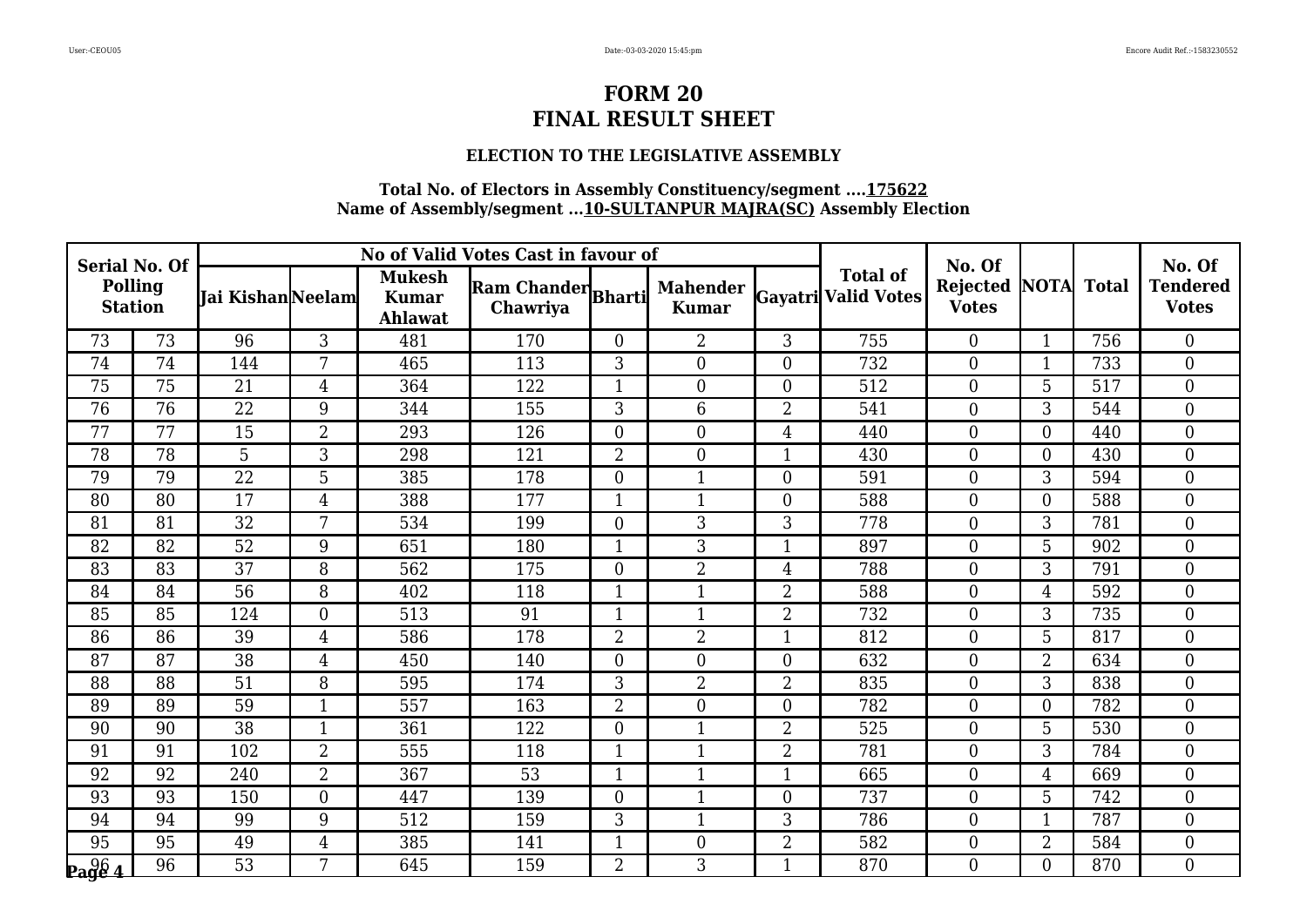### **ELECTION TO THE LEGISLATIVE ASSEMBLY**

| <b>Serial No. Of</b>      |     |                          |                  |                                          | No of Valid Votes Cast in favour of |                  |                                 |                |                                        | No. Of                               |                |              | No. Of                          |
|---------------------------|-----|--------------------------|------------------|------------------------------------------|-------------------------------------|------------------|---------------------------------|----------------|----------------------------------------|--------------------------------------|----------------|--------------|---------------------------------|
| Polling<br><b>Station</b> |     | <b>Tai Kishan</b> Neelam |                  | <b>Mukesh</b><br><b>Kumar</b><br>Ahlawat | Ram Chander Bharti<br>Chawriya      |                  | <b>Mahender</b><br><b>Kumar</b> |                | <b>Total of</b><br>Gayatri Valid Votes | <b>Rejected NOTA</b><br><b>Votes</b> |                | <b>Total</b> | <b>Tendered</b><br><b>Votes</b> |
| 97                        | 97  | 62                       | 8                | 646                                      | 142                                 | $\overline{0}$   | 3                               | 1              | 862                                    | $\overline{0}$                       | $\overline{2}$ | 864          | $\boldsymbol{0}$                |
| 98                        | 98  | 69                       | $\overline{4}$   | 601                                      | 172                                 | $\boldsymbol{0}$ | $\overline{2}$                  | 1              | 849                                    | $\boldsymbol{0}$                     | 6              | 855          | $\boldsymbol{0}$                |
| 99                        | 99  | 54                       | $\overline{4}$   | 568                                      | 163                                 | $\boldsymbol{0}$ | $\mathbf{1}$                    | 1              | 791                                    | $\boldsymbol{0}$                     | 4              | 795          | $\boldsymbol{0}$                |
| 100                       | 100 | 81                       | $\mathbf{1}$     | 481                                      | 103                                 | $\mathbf{1}$     | $\overline{4}$                  | 1              | 672                                    | $\theta$                             | $\overline{0}$ | 672          | $\boldsymbol{0}$                |
| 101                       | 101 | $\overline{42}$          | $\boldsymbol{0}$ | 466                                      | 100                                 | $\boldsymbol{0}$ | $\overline{2}$                  | $\overline{2}$ | 612                                    | $\boldsymbol{0}$                     | 4              | 616          | $\boldsymbol{0}$                |
| 102                       | 102 | 167                      | $\boldsymbol{0}$ | 289                                      | 25                                  | $\overline{0}$   | 2                               | $\overline{0}$ | 483                                    | $\boldsymbol{0}$                     | $\overline{2}$ | 485          | $\boldsymbol{0}$                |
| 103                       | 103 | 112                      | $\mathbf{1}$     | 509                                      | 113                                 | $\overline{0}$   | 4                               | $\Omega$       | 739                                    | $\overline{0}$                       | 1              | 740          | $\boldsymbol{0}$                |
| 104                       | 104 | 227                      | 4                | 521                                      | 135                                 | $\mathbf 1$      | $\overline{2}$                  | $\overline{2}$ | 892                                    | $\boldsymbol{0}$                     | $\overline{2}$ | 894          | $\boldsymbol{0}$                |
| 105                       | 105 | $\overline{43}$          | 8                | 653                                      | 222                                 | $\overline{2}$   | $\mathbf{1}$                    | $\overline{0}$ | 929                                    | $\boldsymbol{0}$                     | $\overline{2}$ | 931          | $\boldsymbol{0}$                |
| 106                       | 106 | 22                       | 5                | 384                                      | 104                                 | $\overline{0}$   | $\boldsymbol{0}$                | $\overline{2}$ | 517                                    | $\overline{0}$                       | 3              | 520          | $\boldsymbol{0}$                |
| 107                       | 107 | 14                       | $\overline{1}$   | 296                                      | 163                                 | $\overline{0}$   | $\mathbf{1}$                    | $\overline{2}$ | 477                                    | $\overline{0}$                       | $\overline{2}$ | 479          | $\boldsymbol{0}$                |
| 108                       | 108 | 64                       | 5                | 585                                      | 272                                 | 3                | $\boldsymbol{0}$                | 1              | 930                                    | $\boldsymbol{0}$                     | $\overline{2}$ | 932          | $\boldsymbol{0}$                |
| 109                       | 109 | 25                       | $\overline{4}$   | 396                                      | 181                                 | $\overline{0}$   | $\mathbf{1}$                    | $\Omega$       | 607                                    | $\overline{0}$                       | 1              | 608          | $\boldsymbol{0}$                |
| 110                       | 110 | $\overline{4}$           | $\overline{2}$   | 184                                      | 144                                 | $\overline{0}$   | $\boldsymbol{0}$                | $\Omega$       | 334                                    | $\boldsymbol{0}$                     | $\overline{2}$ | 336          | $\boldsymbol{0}$                |
| 111                       | 111 | 35                       | 4                | 379                                      | 158                                 |                  | $\boldsymbol{0}$                | $\overline{0}$ | 577                                    | $\boldsymbol{0}$                     | 3              | 580          | $\boldsymbol{0}$                |
| 112                       | 112 | 56                       | $\mathbf{1}$     | 352                                      | 111                                 | $\overline{0}$   | $\mathbf{1}$                    | 4              | 525                                    | $\theta$                             | 4              | 529          | $\boldsymbol{0}$                |
| 113                       | 113 | 40                       | $\overline{2}$   | 485                                      | 226                                 | 3                | $\boldsymbol{0}$                |                | 757                                    | $\boldsymbol{0}$                     | $\overline{2}$ | 759          | $\boldsymbol{0}$                |
| 114                       | 114 | 54                       | 3                | 626                                      | 145                                 | $\overline{2}$   | $\overline{4}$                  | 3              | 837                                    | $\boldsymbol{0}$                     | 6              | 843          | $\boldsymbol{0}$                |
| 115                       | 115 | 28                       | 4                | 404                                      | 144                                 | 1                | $\boldsymbol{0}$                | $\overline{2}$ | 583                                    | $\overline{0}$                       | 1              | 584          | $\overline{0}$                  |
| 116                       | 116 | 43                       | 4                | 460                                      | 91                                  | $\overline{2}$   | $\mathbf{1}$                    | 3              | 604                                    | $\boldsymbol{0}$                     | 3              | 607          | $\boldsymbol{0}$                |
| 117                       | 117 | 55                       | $\overline{4}$   | 359                                      | 92                                  |                  | $\boldsymbol{0}$                |                | 512                                    | $\boldsymbol{0}$                     | $\overline{2}$ | 514          | $\boldsymbol{0}$                |
| 118                       | 118 | 39                       | $\mathbf{1}$     | 341                                      | 85                                  | $\overline{0}$   | $\boldsymbol{0}$                | $\overline{2}$ | 468                                    | $\overline{0}$                       | $\overline{0}$ | 468          | $\boldsymbol{0}$                |
| 119                       | 119 | 48                       | $\overline{2}$   | 607                                      | 239                                 |                  | $\mathbf{1}$                    | 3              | 901                                    | $\boldsymbol{0}$                     | 3              | 904          | $\boldsymbol{0}$                |
| $\mathbf{p_1}^{120}$ 5    | 120 | 47                       | $\overline{0}$   | 414                                      | 41                                  | $\overline{0}$   | $\mathbf{1}$                    | 3              | 506                                    | $\boldsymbol{0}$                     | $\overline{2}$ | 508          | $\boldsymbol{0}$                |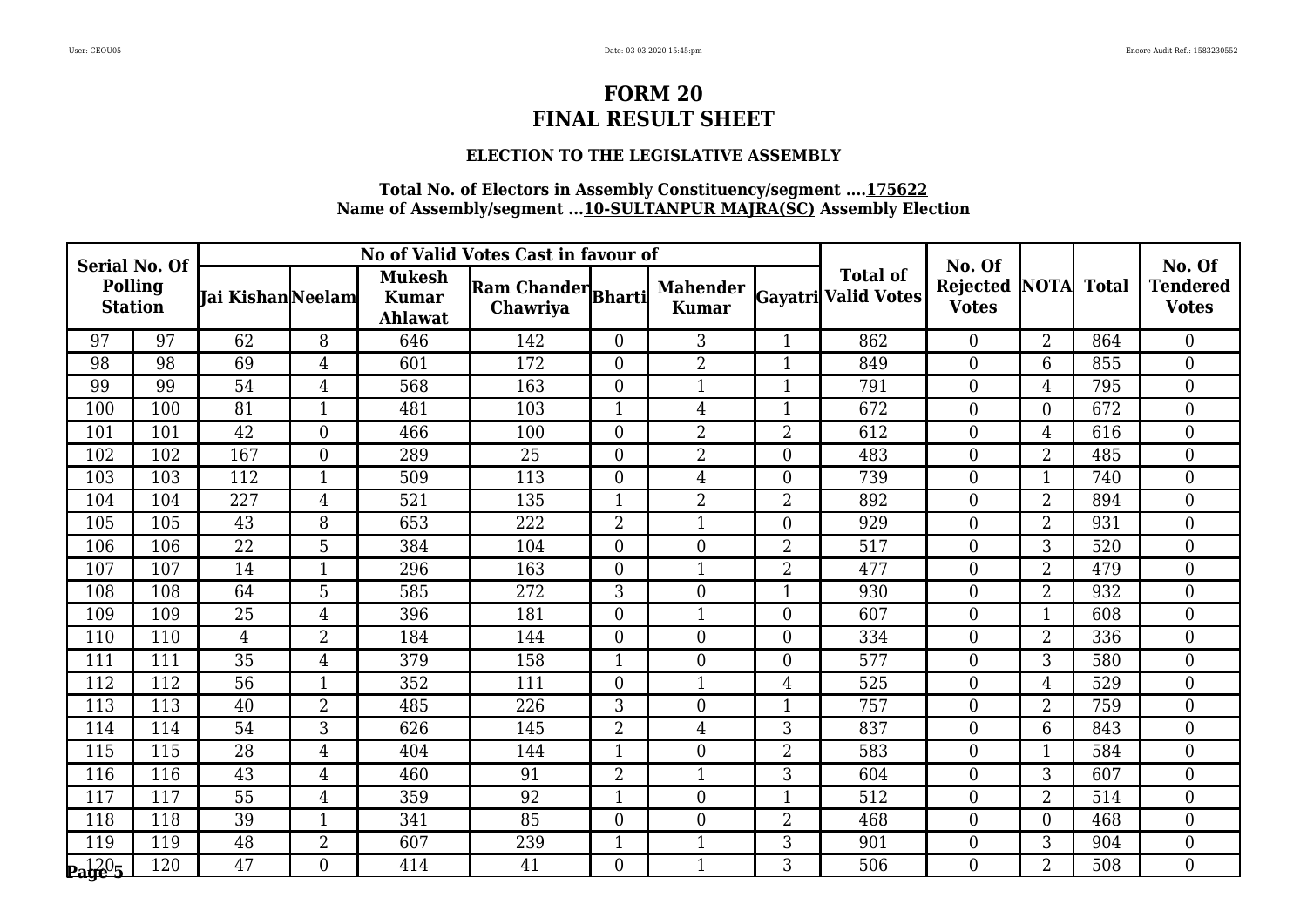### **ELECTION TO THE LEGISLATIVE ASSEMBLY**

| <b>Serial No. Of</b>                      |     |                          |                  |                                          | No of Valid Votes Cast in favour of |                  |                                 |                |                                        | No. Of                               |                |              | No. Of                          |
|-------------------------------------------|-----|--------------------------|------------------|------------------------------------------|-------------------------------------|------------------|---------------------------------|----------------|----------------------------------------|--------------------------------------|----------------|--------------|---------------------------------|
| Polling<br><b>Station</b>                 |     | <b>Tai Kishan</b> Neelam |                  | <b>Mukesh</b><br><b>Kumar</b><br>Ahlawat | Ram Chander Bharti<br>Chawriya      |                  | <b>Mahender</b><br><b>Kumar</b> |                | <b>Total of</b><br>Gayatri Valid Votes | <b>Rejected NOTA</b><br><b>Votes</b> |                | <b>Total</b> | <b>Tendered</b><br><b>Votes</b> |
| 121                                       | 121 | 44                       | $\mathbf{1}$     | 422                                      | 123                                 | $\overline{0}$   | $\boldsymbol{0}$                | $\Omega$       | 590                                    | $\overline{0}$                       | $\overline{0}$ | 590          | $\boldsymbol{0}$                |
| 122                                       | 122 | 42                       | 8                | 376                                      | 90                                  | $\boldsymbol{0}$ | $\boldsymbol{0}$                | $\overline{0}$ | 516                                    | $\boldsymbol{0}$                     | $\overline{2}$ | 518          | $\boldsymbol{0}$                |
| 123                                       | 123 | 117                      | 5                | 593                                      | 138                                 |                  | $\mathbf{1}$                    | 4              | 859                                    | $\boldsymbol{0}$                     | 4              | 863          | $\boldsymbol{0}$                |
| 124                                       | 124 | 67                       | $\overline{4}$   | 710                                      | 169                                 | $\mathbf{1}$     | $\overline{2}$                  | 1              | 954                                    | $\theta$                             | 5              | 959          | $\boldsymbol{0}$                |
| 125                                       | 125 | $\overline{23}$          | 5                | 584                                      | 204                                 | $\boldsymbol{0}$ | 2                               |                | 819                                    | $\boldsymbol{0}$                     | 5              | 824          | $\boldsymbol{0}$                |
| 126                                       | 126 | 73                       | $\overline{1}$   | 591                                      | 252                                 | $\overline{2}$   | 3                               | 1              | 923                                    | $\boldsymbol{0}$                     | 6              | 929          | $\boldsymbol{0}$                |
| 127                                       | 127 | 29                       | 3                | 675                                      | 193                                 | $\overline{0}$   | $\mathbf{1}$                    | $\Omega$       | 901                                    | $\overline{0}$                       | 4              | 905          | $\boldsymbol{0}$                |
| 128                                       | 128 | 16                       | $\overline{2}$   | 707                                      | 146                                 | $\boldsymbol{0}$ | $\boldsymbol{0}$                | 8              | 879                                    | $\boldsymbol{0}$                     | 1              | 880          | $\boldsymbol{0}$                |
| 129                                       | 129 | $\overline{12}$          | $\overline{1}$   | 509                                      | 134                                 |                  | 3                               | $\overline{0}$ | 660                                    | $\boldsymbol{0}$                     | 3              | 663          | $\boldsymbol{0}$                |
| 130                                       | 130 | 25                       | $\mathbf{1}$     | 487                                      | 179                                 | 1                | $\boldsymbol{0}$                | $\Omega$       | 693                                    | $\overline{0}$                       | 1              | 694          | $\boldsymbol{0}$                |
| 131                                       | 131 | 20                       | $\overline{2}$   | 438                                      | 133                                 | $\overline{0}$   | $\boldsymbol{0}$                | $\Omega$       | 593                                    | $\overline{0}$                       | $\overline{2}$ | 595          | $\boldsymbol{0}$                |
| 132                                       | 132 | 23                       | $\overline{2}$   | 420                                      | 120                                 |                  | $\boldsymbol{0}$                |                | 567                                    | $\boldsymbol{0}$                     | $\overline{0}$ | 567          | $\boldsymbol{0}$                |
| 133                                       | 133 | 14                       | $\overline{4}$   | 379                                      | 145                                 | $\overline{0}$   | $\boldsymbol{0}$                | 1              | 543                                    | $\overline{0}$                       | $\overline{0}$ | 543          | $\boldsymbol{0}$                |
| 134                                       | 134 | $\overline{22}$          | $\overline{2}$   | 559                                      | 150                                 | $\overline{0}$   | $\overline{4}$                  |                | 738                                    | $\boldsymbol{0}$                     | 1              | 739          | $\boldsymbol{0}$                |
| 135                                       | 135 | $\overline{4}$           | 7                | 278                                      | 89                                  |                  | $\boldsymbol{0}$                | $\overline{0}$ | 379                                    | $\boldsymbol{0}$                     | $\mathbf{0}$   | 379          | $\boldsymbol{0}$                |
| 136                                       | 136 | 35                       | 5                | 468                                      | 103                                 | $\mathbf{1}$     | $\overline{2}$                  | 1              | 615                                    | $\theta$                             | 4              | 619          | $\boldsymbol{0}$                |
| 137                                       | 137 | 20                       | $\overline{2}$   | 327                                      | 127                                 | $\mathbf{1}$     | $\boldsymbol{0}$                | $\theta$       | 477                                    | $\boldsymbol{0}$                     | 1              | 478          | $\boldsymbol{0}$                |
| 138                                       | 138 | 54                       | 4                | 576                                      | 178                                 |                  | 3                               | $\overline{2}$ | 818                                    | $\boldsymbol{0}$                     | $\overline{2}$ | 820          | $\boldsymbol{0}$                |
| 139                                       | 139 | $\overline{22}$          | $\boldsymbol{0}$ | 430                                      | 117                                 | $\overline{0}$   | $\mathbf{1}$                    | $\Omega$       | 570                                    | $\overline{0}$                       | $\overline{2}$ | 572          | $\overline{0}$                  |
| 140                                       | 140 | 17                       | 6                | 341                                      | 120                                 | $\overline{0}$   | 1                               |                | 486                                    | $\boldsymbol{0}$                     | 4              | 490          | $\boldsymbol{0}$                |
| 141                                       | 141 | 41                       | 8                | 514                                      | 137                                 | $\overline{4}$   | $\overline{0}$                  | $\theta$       | 704                                    | $\mathbf{0}$                         | 3              | 707          | $\boldsymbol{0}$                |
| 142                                       | 142 | 40                       | 4                | 312                                      | 44                                  | $\mathbf 1$      | $\mathbf{1}$                    | 1              | 403                                    | $\overline{0}$                       | $\mathbf{1}$   | 404          | $\boldsymbol{0}$                |
| 143                                       | 143 | 36                       | $\overline{4}$   | 500                                      | 191                                 |                  | $\overline{4}$                  |                | 737                                    | $\boldsymbol{0}$                     | 3              | 740          | $\boldsymbol{0}$                |
| $\mathbf{p}_\mathbf{a}$ ge <sup>4</sup> 6 | 144 | 43                       | 5                | 415                                      | 168                                 | $\boldsymbol{0}$ | $\mathbf{1}$                    | $\Omega$       | 632                                    | $\boldsymbol{0}$                     | $\overline{2}$ | 634          | $\boldsymbol{0}$                |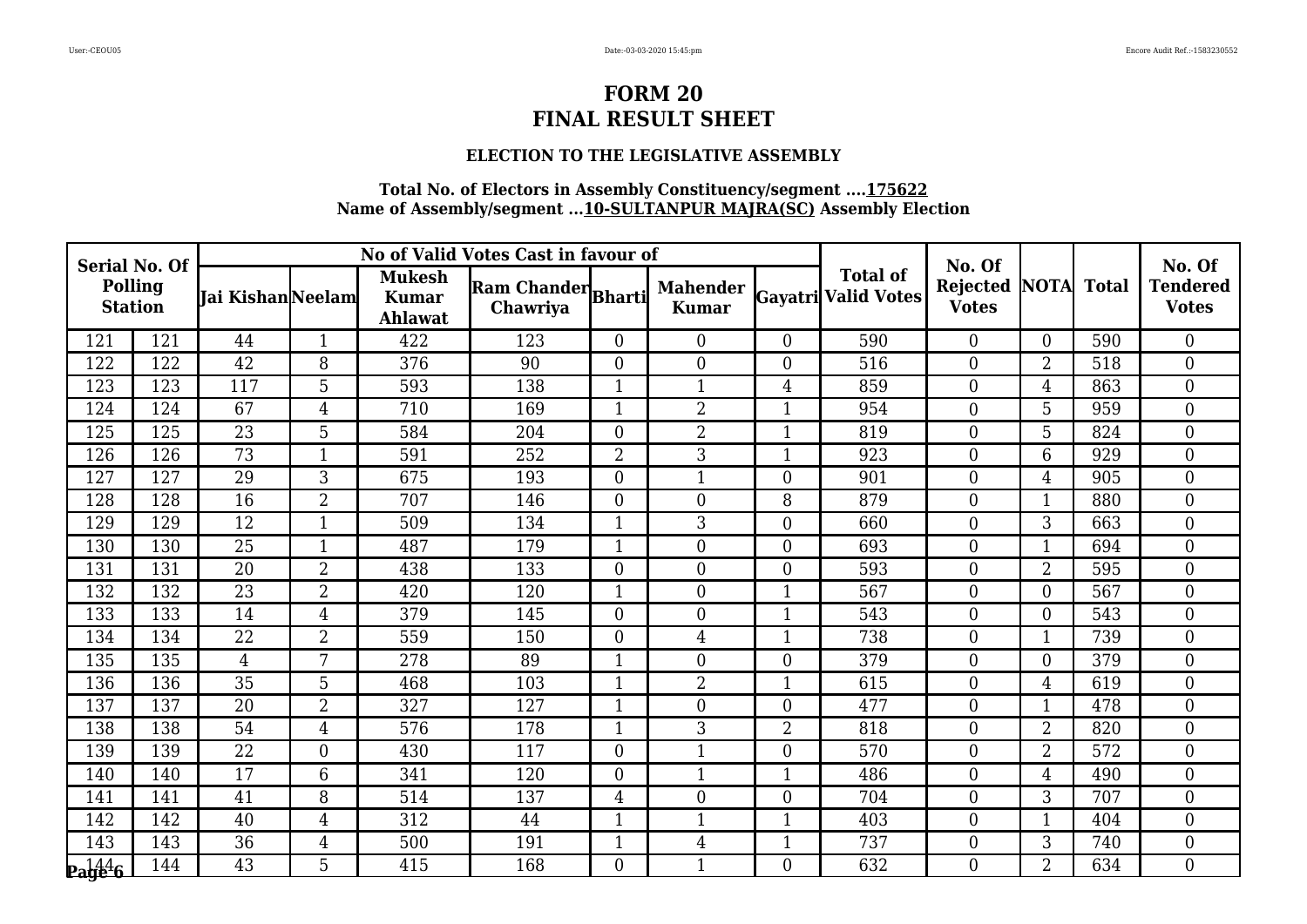### **ELECTION TO THE LEGISLATIVE ASSEMBLY**

| <b>Serial No. Of</b>      |     |                          |                |                                          | No of Valid Votes Cast in favour of |                  |                                 |                |                                        | No. Of                               |                |              | No. Of                          |
|---------------------------|-----|--------------------------|----------------|------------------------------------------|-------------------------------------|------------------|---------------------------------|----------------|----------------------------------------|--------------------------------------|----------------|--------------|---------------------------------|
| Polling<br><b>Station</b> |     | <b>Tai Kishan</b> Neelam |                | <b>Mukesh</b><br><b>Kumar</b><br>Ahlawat | Ram Chander Bharti<br>Chawriya      |                  | <b>Mahender</b><br><b>Kumar</b> |                | <b>Total of</b><br>Gayatri Valid Votes | <b>Rejected NOTA</b><br><b>Votes</b> |                | <b>Total</b> | <b>Tendered</b><br><b>Votes</b> |
| 145                       | 145 | 19                       | $\overline{2}$ | 280                                      | 200                                 | 3                | $\mathbf{1}$                    | $\Omega$       | 505                                    | $\overline{0}$                       | 1              | 506          | $\boldsymbol{0}$                |
| 146                       | 146 | 36                       | 4              | 677                                      | 180                                 | $\overline{4}$   | $\mathbf{1}$                    | $\Omega$       | 902                                    | $\boldsymbol{0}$                     | 3              | 905          | $\boldsymbol{0}$                |
| 147                       | 147 | 86                       | 4              | 306                                      | 154                                 | $\overline{2}$   | $\mathbf{1}$                    | 1              | 554                                    | $\boldsymbol{0}$                     | 3              | 557          | $\boldsymbol{0}$                |
| 148                       | 148 | 56                       | $\overline{2}$ | 198                                      | 95                                  | $\overline{2}$   | $\mathbf{1}$                    | 1              | 355                                    | $\theta$                             | 5              | 360          | $\boldsymbol{0}$                |
| 149                       | 149 | $\overline{32}$          | $\mathbf{1}$   | 336                                      | 250                                 | $\overline{2}$   | $\mathbf{1}$                    | $\Omega$       | 622                                    | $\boldsymbol{0}$                     | 5              | 627          | $\boldsymbol{0}$                |
| 150                       | 150 | 38                       | 3              | 556                                      | 104                                 |                  | $\overline{0}$                  | $\overline{0}$ | 702                                    | $\boldsymbol{0}$                     | 3              | 705          | $\boldsymbol{0}$                |
| 151                       | 151 | 58                       | 6              | 583                                      | 145                                 | $\overline{2}$   | $\boldsymbol{0}$                | $\overline{2}$ | 796                                    | $\overline{0}$                       | $\overline{2}$ | 798          | $\boldsymbol{0}$                |
| 152                       | 152 | 29                       | 6              | 478                                      | 81                                  | $\boldsymbol{0}$ | $\boldsymbol{0}$                | $\Omega$       | 594                                    | $\boldsymbol{0}$                     | 4              | 598          | $\boldsymbol{0}$                |
| 153                       | 153 | $\overline{20}$          | $\overline{4}$ | 362                                      | 152                                 | $\boldsymbol{0}$ | $\overline{4}$                  | $\overline{2}$ | 544                                    | $\boldsymbol{0}$                     | $\overline{2}$ | 546          | $\boldsymbol{0}$                |
| 154                       | 154 | 21                       | $\overline{2}$ | 294                                      | 155                                 | $\overline{0}$   | $\mathbf{1}$                    | $\overline{2}$ | 475                                    | $\overline{0}$                       | 1              | 476          | $\boldsymbol{0}$                |
| 155                       | 155 | 18                       | $\overline{2}$ | 538                                      | 150                                 | $\mathbf 1$      | $\overline{2}$                  | 4              | 715                                    | $\overline{0}$                       | 3              | 718          | $\boldsymbol{0}$                |
| 156                       | 156 | 39                       | $\overline{2}$ | 406                                      | 147                                 | 9                | $\overline{2}$                  | $\overline{0}$ | 605                                    | $\boldsymbol{0}$                     | 3              | 608          | $\boldsymbol{0}$                |
| 157                       | 157 | 16                       | 3              | 329                                      | 126                                 | 3                | $\boldsymbol{0}$                | 1              | 478                                    | $\overline{0}$                       | 1              | 479          | $\boldsymbol{0}$                |
| 158                       | 158 | $\overline{38}$          | 3              | 478                                      | 121                                 | 15               | 3                               |                | 659                                    | $\boldsymbol{0}$                     | $\overline{2}$ | 661          | $\boldsymbol{0}$                |
| 159                       | 159 | 74                       | $\overline{1}$ | 508                                      | 110                                 | 16               | $\overline{4}$                  | $\overline{2}$ | 715                                    | $\boldsymbol{0}$                     | 6              | 721          | $\boldsymbol{0}$                |
| 160                       | 160 | 37                       | 14             | 386                                      | 224                                 | 3                | 6                               | 1              | 671                                    | $\theta$                             | 5              | 676          | $\boldsymbol{0}$                |
| 161                       | 161 | 33                       | 10             | 243                                      | 245                                 | 5                | $\mathbf{1}$                    | $\theta$       | 537                                    | $\boldsymbol{0}$                     | $\overline{4}$ | 541          | $\boldsymbol{0}$                |
| 162                       | 162 | 61                       | 3              | 219                                      | 192                                 | 3                | $\boldsymbol{0}$                | $\overline{0}$ | 478                                    | $\boldsymbol{0}$                     | $\overline{2}$ | 480          | $\boldsymbol{0}$                |
| 163                       | 163 | $\overline{29}$          | 20             | 275                                      | 276                                 | $\overline{0}$   | $\overline{0}$                  | 1              | 601                                    | $\overline{0}$                       | 6              | 607          | $\overline{0}$                  |
| 164                       | 164 | 122                      | $\overline{0}$ | 351                                      | 265                                 | $\overline{0}$   | 15                              | $\theta$       | 753                                    | $\boldsymbol{0}$                     | 3              | 756          | $\boldsymbol{0}$                |
| 165                       | 165 | 50                       | 14             | 466                                      | 139                                 | $\boldsymbol{0}$ | $\overline{4}$                  | 3              | 676                                    | $\boldsymbol{0}$                     | 4              | 680          | $\boldsymbol{0}$                |
| 166                       | 166 | 82                       | 6              | 307                                      | 267                                 | $\overline{4}$   | 32                              | 1              | 699                                    | $\overline{0}$                       | 7              | 706          | $\boldsymbol{0}$                |
| 167                       | 167 | 76                       | $\overline{2}$ | 381                                      | 322                                 | $\boldsymbol{0}$ | 1                               |                | 783                                    | $\boldsymbol{0}$                     | $\mathbf{0}$   | 783          | $\boldsymbol{0}$                |
| <b>Page</b> 7             | 168 | 102                      | 6              | 421                                      | 202                                 | 3                | $\mathbf{1}$                    |                | 736                                    | $\boldsymbol{0}$                     | $\overline{2}$ | 738          | $\boldsymbol{0}$                |